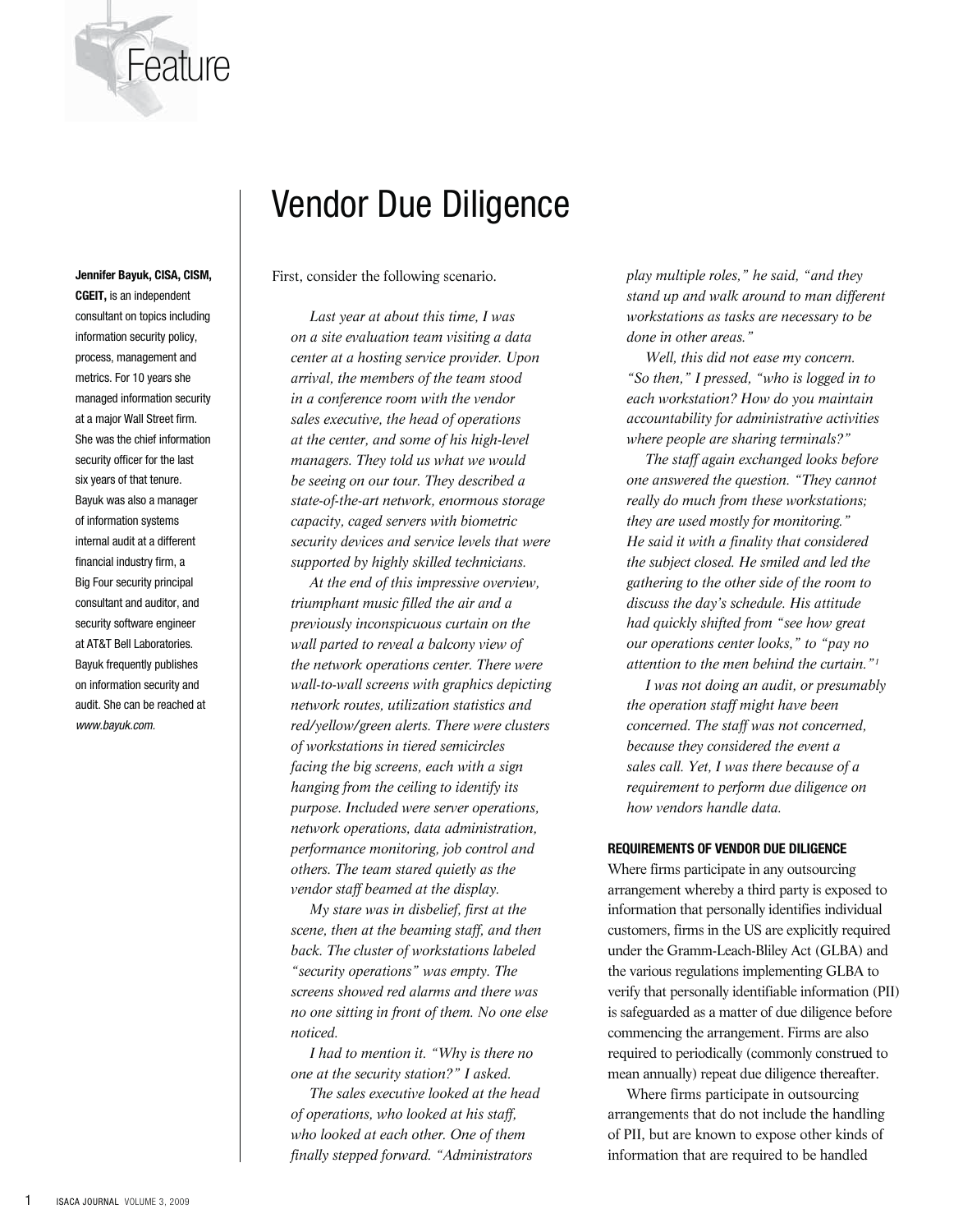confidentially, it would be prudent, and it is a growing industry practice, to apply the same due diligence. This is because a plethora of state privacy laws, as well as settlement cases, leave firms subject to franchise and litigation risk if other kinds of confidential information are compromised.

Examples of PII and other confidential information that typically create due diligence obligations if exposed to third parties are:

- Customer order flow
- Executed transactions
- Unannounced merger and acquisition information
- Customer name, customer e-mail address and customer mailing address
- Customer telephone number and customer account number
- Customer Social Security Number, tax ID or other government ID
- Customer authentication information (e.g., username, password)

There are requirements for due diligence information handling based on confidentiality or avoiding disclosure. In addition, firms may have requirements to perform due diligence with respect to vendor information handling for the purpose of financial reporting. Sarbanes-Oxley Act section 302 requires management to assess whether processes for generating financial statements are adequately controlled, i.e., are capable of consistently producing accurate information. Section 404 requires an external audit to report on the reliability of that management assessment. If vendor services are critical components of financial statement reporting, those services are also subject to management oversight, also known as due diligence. Vendor services commonly considered part of financial reporting are those that affect or include:

- Business transaction initiation, processing and reporting in accounting records, supporting information and specific financial statement accounts
- Methods for including the financial statement accounts in financial statements
- The financial reporting process used to prepare a firm's financial statements
- Application functionality with respect to entitlement or financial statement calculation, e.g., applications service providers (ASPs)
- Technology hosting services for systems that develop, maintain and/or operate management information systems activities that are associated with the above criteria

Such are the requirements for performing something called due diligence, but what are the requirements for due diligence itself? Information systems audit and control practice standards vary widely from organization to organization, but vendor oversight of data handling due diligence requirements at a very high level are not too controversial. They are:

- 1. Identify the minimum amount of sensitive data that must be released to the vendor for the vendor to supply services.
- 2. Implement internal controls to ensure that vendors receive only data required to supply services and the data transfer process is secure.
- 3. Specify confidentiality, integrity and availability requirements for data at the vendor site.
- 4. Identify the technical and operational control measures in place at the vendor that are designed to meet confidentiality, integrity and availability requirements.
- 5. Map the technical measures identified in step 4 to the requirements identified in step 3.
- 6. Assess whether the vendor is capable of meeting requirements going forward.

#### **VENDOR DUE DILIGENCE REVIEWS**

These logistical requirements for due diligence have led to a wide variety of firm-specific third-party data-handling review processes. Many are motivated by GLBA and, therefore, concentrate on confidentiality as opposed to availability. Those motivated by Sarbanes-Oxley focus on integrity over confidentiality and availability. However the criteria for requirements are weighed, they generally follow an IT controls audit or a pseudo IT controls audit process.

Steps 1 and 2 are straightforward, but involve scrutiny of a firm's own controls rather than the vendor's. Step 3 is not as straightforward, but still may be done in isolation, as it involves interpretation of requirements. Actual scrutiny of vendors starts with step 4.

Having experience both in scrutinizing vendors and being scrutinized as a vendor, the author has seen a variety of methods by which firms conduct due diligence, and those basically conform to one of these scenarios:

A. The firm compiles a list of questions intended to identify control activity that would support requirements gathered in step 3. The vendor fills out the questionnaire. Where vendor answers do not match requirements, this is reported.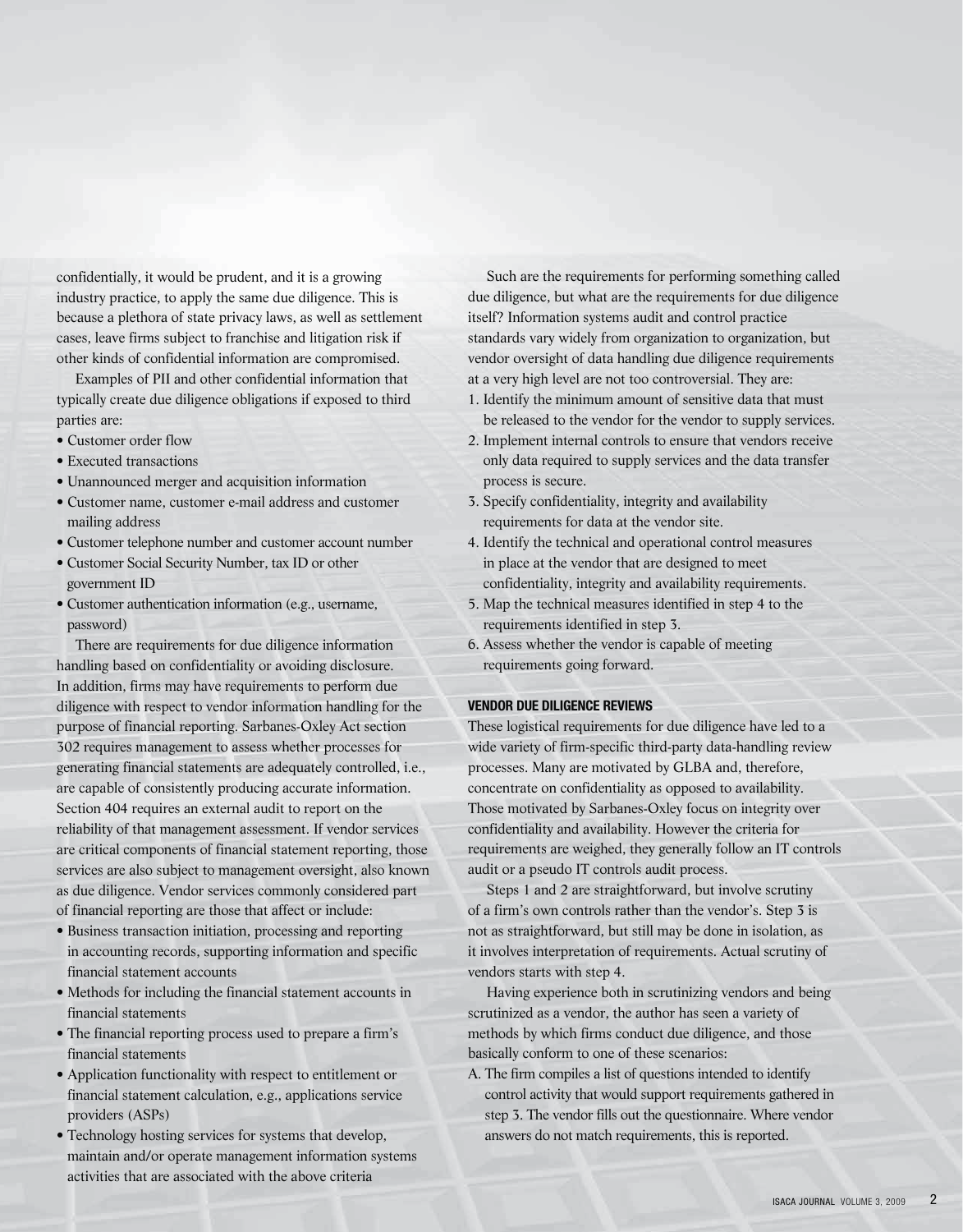- B. Same as strategy A, but in addition, the vendor is interviewed via telephone or e-mail to explain questionnaire answers and provide evidence of alternative controls.
- C. Same as strategy A, but in addition, where vendors are considered high risk, the firm visits the vendor site to verify answers and clarify responses.
- D. The firm reviews the vendor data processing environment by charting the path taken by data in scope. The vendor is requested to provide documented evidence of controls. The firm confirms its understanding of the vendor environment via phone interviews.
- E. Same as strategy D, but in addition, where vendors are considered high risk, the firm performs or requires independent verification of controls, to include Internet scans, onsite audits and/or reports of independent auditors. Scenarios A-D can be seen as a sequential flow from

what was previously referred to as a "pseudo audit," which is scenario A, just asking questions and documenting the answers, through actual audit, where scope is considered, starting with scenario D, and maturing with scenario E. Every firm has its own comfort zone as to what level of due diligence is actually required.

However, what the firms have in common is redundancy. Where each vendor is audited separately by many clients, the cost of services increases uniformly for all. **Figure 1** considers what scenarios A-E cost for a firm that must perform due diligence on a set of 100 vendors annually. One could argue with the numbers, but no matter how the costs are estimated, it is obvious that, if each firm maintains its own program to review vendors, using any of the approaches in this table industrywide creates redundant work effort with respect to the overall goal of performing due diligence on securities industry vendors. Each vendor interview or visit requires the vendor to spend time on the due diligence activity and raises the cost of the vendor services for all customers.

In recognition of this excessive cost, several efforts have been undertaken by information systems control professionals over the years to come up with industry standards for vendor due diligence reviews, for example:

- Financial Institution Shared Assessment Program (FISAP), from BITS, a division of the Financial Services Roundtable, which defines a set of controls and encourages vendors to have themselves audited by them
- ISO 27001 attestation, an evaluation with respect to the management practices in place at the vendor in comparison with the International Organization for Standardization (ISO)'s security management standards
- Payment Card Industry (PCI) Data Security Standard (DSS) reviews, wherein the vendor handling of credit-card-specific data is compared to PCI DSS

| <b>Figure 1-Cost Comparison</b> |                                                                                                                   |                                                          |                 |                 |                 |                        |                   |               |              |
|---------------------------------|-------------------------------------------------------------------------------------------------------------------|----------------------------------------------------------|-----------------|-----------------|-----------------|------------------------|-------------------|---------------|--------------|
|                                 | <b>Review Type</b>                                                                                                | <b>Hours</b>                                             | Same*<br>100%   | <b>Low 80%</b>  | <b>High 20%</b> | Labor 100<br>Reviews** | <b>Technology</b> | <b>Travel</b> | <b>Total</b> |
| A                               | Questionnaire                                                                                                     | 4                                                        | <b>US \$700</b> |                 |                 | US \$70,000            | US \$50,000       |               | US \$120,000 |
| B                               | Questionnaire plus<br>documentation review                                                                        | 20                                                       | US \$3,500      |                 |                 | US \$350,000           | US \$50,000       |               | US \$400,000 |
| C                               | Questionnaire plus<br>documentation review<br>plus onsite verification                                            | 4-low risk<br>80-high risk                               |                 | <b>US \$700</b> | US \$14,000     | US \$336,000           | US \$50,000       | US \$40,000   | US \$426,000 |
| D                               | Data flow analysis plus<br>documentation review                                                                   | 20                                                       | US \$3,500      |                 |                 | US \$350,000           | US \$60,000       |               | US \$410,000 |
| E                               | Data flow analysis plus<br>documentation review<br>plus verification options                                      | 20-verify<br>availability                                |                 | US \$3,500      | US \$3,500      | US \$385,000           | US \$60,000       |               | US \$465,000 |
|                                 |                                                                                                                   | 40-verify<br>not available<br>for $50\%$ of<br>high risk |                 |                 | US \$7,000      |                        |                   | US \$20,000   |              |
|                                 | * Assumes fully-loaded reviewer cost assumed at US \$175. ** Assumes requirements to review 100 vendors annually. |                                                          |                 |                 |                 |                        |                   |               |              |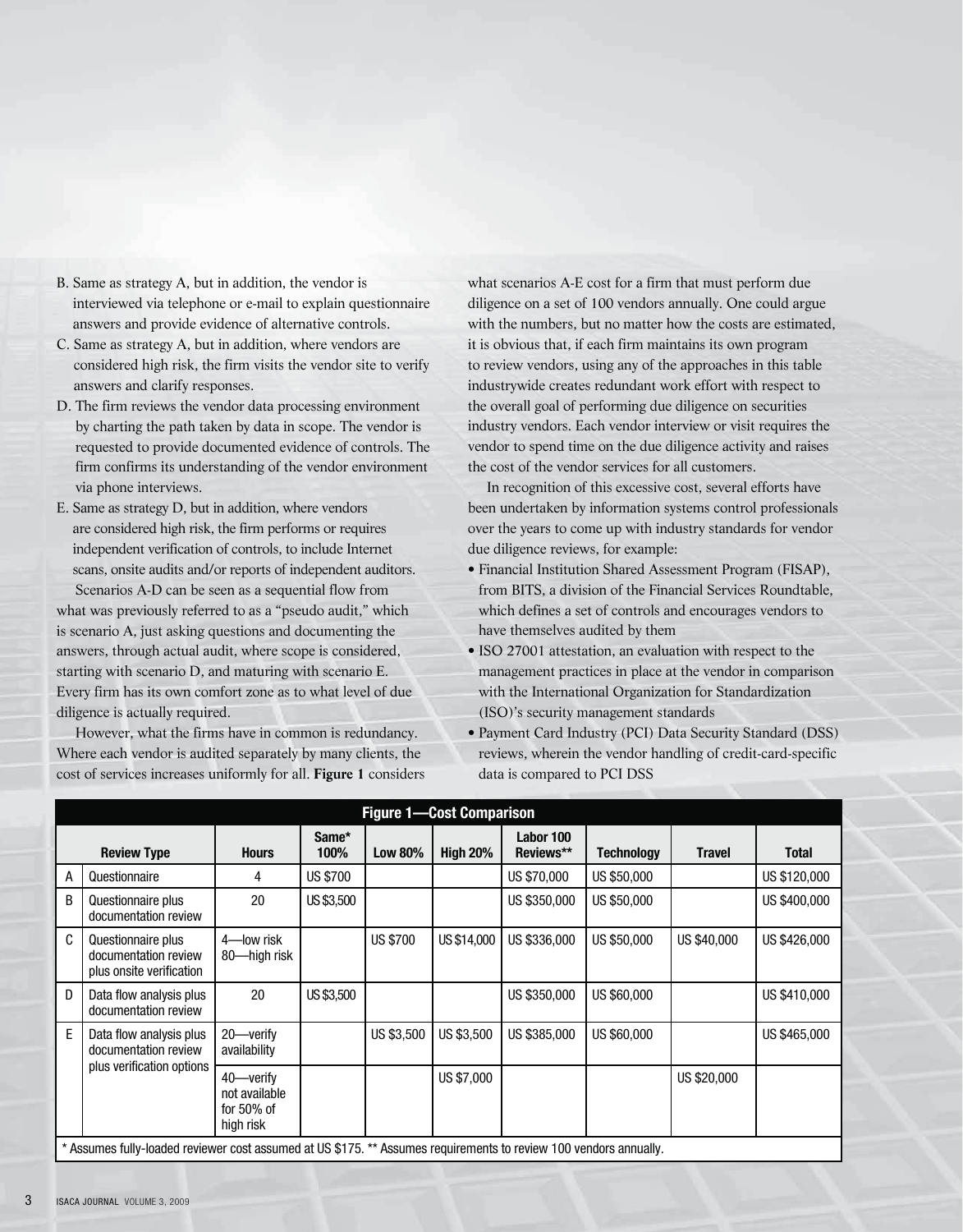• Statement of Accounting Standard (SAS) 70 reports, targeted at ensuring firm financial statements, based on the standard from the American Institute of Certified Public Accountants (AICPA)

For any given firm to rely on the results of these or any other types of reviews, the firm must have some evidence that the review results accurately reflect the vendor control environment. Where the reviewer or assessment team is the firm itself, the independence comes from the firm's own criteria. However, in many cases, the reviewers are thirdparty consulting companies that are paid directly by the vendors undergoing review. If the reviews really were audits, a comparison with ISACA Standards for Information Systems Control Professionals would show that the auditor was not entirely independent.<sup>2</sup> Evidence of independence comes in a variety of forms, including:

- Assessor faces material risk of reputation or loss of certification for inaccurate results
- Assessor keeps technology control assessment work papers<sup>3</sup>
- Work papers are available for authoritative review
- Assessor is paid by a source other than the vendor under review

Given these commonly accepted industry independence evidences, the currently available vendor assessment standards do not fare well, as demonstrated in **figure 2**. Given that none of these approaches actually meet the due diligence

requirements outlined previously, the path that has been taken by those seeking industry consensus does not yet provide assurance that data are properly handled. Even if vendor assessment standards were completely independent, each company still has to perform due diligence to the extent that the assessment report must cover the scope of the vendor handling of that firm's data.

**Figure 3** illustrates this point. The approaches taken by some firms to audit their vendors are laid side by side with the regulatory requirements for due diligence (steps 1 through 6). They are not isomorphic. At most, a passed audit means the vendor is cognizant of security measures, not that the data actually handled by the vendor on behalf of any given firm are covered in the review. There are several reasons why this situation has been allowed to reach the current fairly stable state. In the current situation:

- Security reviewers are ordering business managers to pay attention to risk reports rather than business managers ordering security reviews
- Review team activities are dictated by consortia of other industry review teams, not by firm management or consortia of firm management
- Due diligence requirements are rarely integrated with business
- Both vendors and large internal review organizations have a vested interest in having industry standard reviewers not subject to standards of independence

| <b>Figure 2-Evidence of Independence</b> |                         |                                             |                                                                |                                                        |  |  |  |  |  |
|------------------------------------------|-------------------------|---------------------------------------------|----------------------------------------------------------------|--------------------------------------------------------|--|--|--|--|--|
|                                          | <b>Evidence</b>         |                                             |                                                                |                                                        |  |  |  |  |  |
| <b>Standard</b>                          | Assessor<br><b>Risk</b> | <b>Work</b><br><b>Papers</b><br><b>Kept</b> | <b>Work Papers</b><br><b>Available for</b><br><b>Review By</b> | <b>Assessor</b><br><b>Compensation</b><br><b>Model</b> |  |  |  |  |  |
| <b>BITS FISAP</b>                        |                         |                                             |                                                                |                                                        |  |  |  |  |  |
| ISO 27001                                | χ                       |                                             | ISO                                                            |                                                        |  |  |  |  |  |
| PCI DSS                                  | χ                       | χ                                           | <b>PPCIS</b>                                                   |                                                        |  |  |  |  |  |
| <b>SAS 70</b>                            | χ                       |                                             | <b>AICPA</b>                                                   |                                                        |  |  |  |  |  |